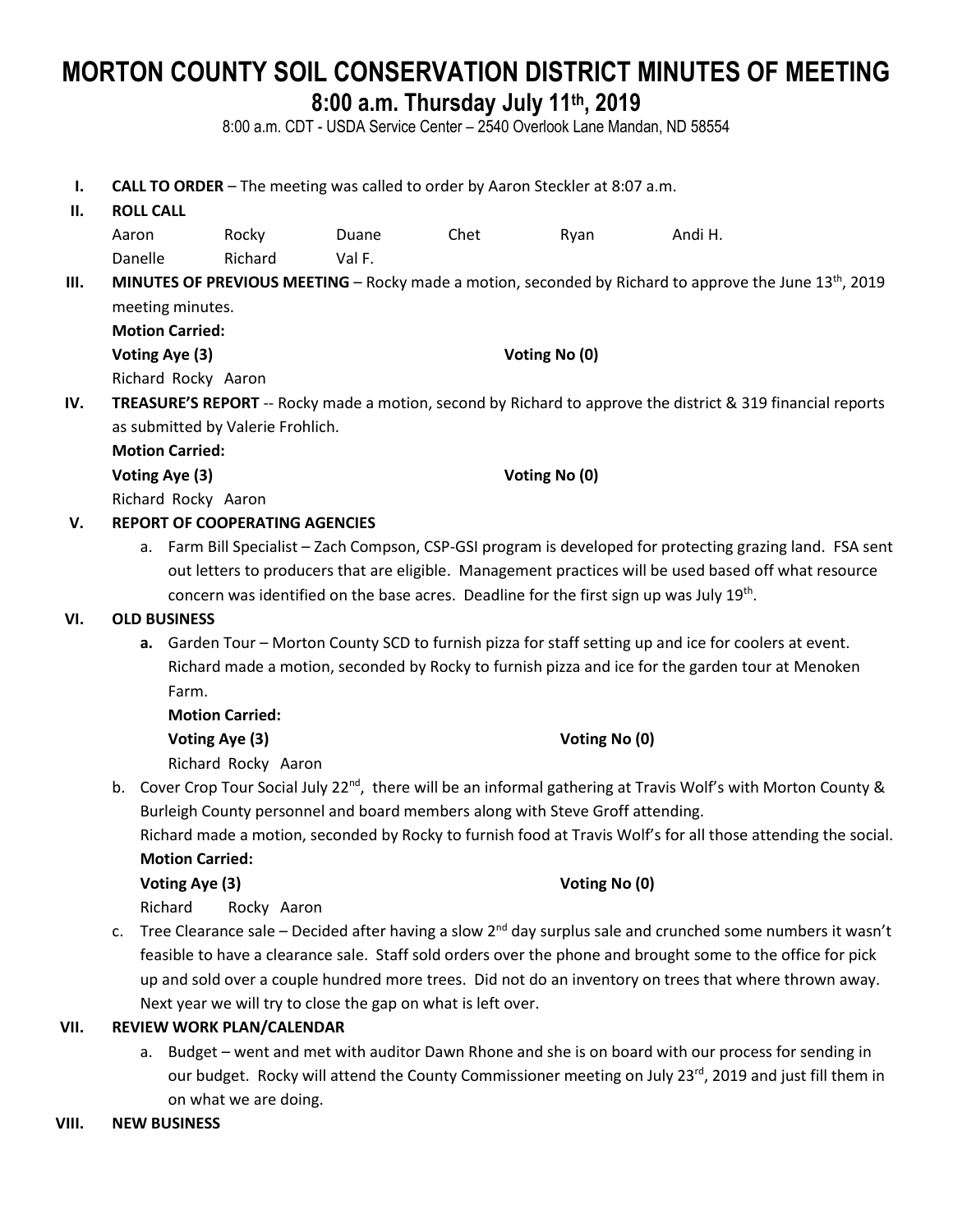a. CD's renewal with Capital Credit Union and Dakota Community Bank. Capital Credit Union still has Beth, Jim & Travis as contacts.

Rocky made a motion, second by Richard to have Travis go and remove all names and add the finance committee (Aaron, Richard and Valerie) names to their records.

#### **Motion Carried:**

#### **Voting Aye (3) Voting No (0)**

Richard Rocky Aaron

After Valerie has been added to the Capital Credit Union account she can get info on rates for new CD's.

#### **IX. REPORT OF DISTRICT PROGRAMS**

a. OMG – Had Travis sign contracts. Setting up a meeting to see what money is left and decide what to do with the extra money. Need contractors to finish up so they can get paid. May need to ask for an extension.

#### **X. REPORT OF DISTRICT EMPLOYEES**

- a. District Technician
	- i. Policy for tree plantings Ryan to come with new language for contract and bring another meeting for review. Some of the concerns are easement policy, property lines, who's responsibility is it for locates?
	- ii. Service/repair old cooler call and get pricing to repair or replace cooler unit.
	- iii. Dodge has exhaust leak again will find invoice and see if covered under warranty and have repaired.
	- iv. Tractor will not go into park will take in to have it looked at and repaired.
	- v. Rentals across county lines Board said if no one in our county wants to use it, then it can be used by others.
	- vi. Will start contacting the 33 interested people in planting trees for next year.
	- vii. Ryan to start working on Safety manual now that he has one planting under his belt.
- b. District Secretary
	- i. Newsletter to the printers next week.
	- ii. Asked the board if there is somewhere to know the amount of service each supervisor has been on the board. NDASCD hands out awards for service. Board thought the only way would be to go through the minutes.
- c. 319 Watershed Coordinator
	- i. 319 Program is going slow One guy so far in the water shed. Had another ask about it but was outside the limits. May need to have a meeting or do door to door visits to get the word out there.
	- ii. Possibly do another testing site outside of city.

#### **XI. SPECIAL COMMITTEE**

**a.** Soil Health – Will bring back up this fall.

#### **XII. REPORT OF COOPERATING AGENCIES**

a. Acting District Conservationist – Danelle Hoff -- report is attached

Danelle will be the acting DC for 120 days or until someone is hired.

b. County Extension Agent – Renae Gress – Let Renae know when we have our meetings.

#### **XIII. CORRESPONDENCE**

### **XIV. APPROVE APPLICATIONS AND AGREEMENTS**

**a.** Nothing currently

### **XV. PLANS FOR NEXT MEETING**

Next meeting is Thursday August 8<sup>th</sup>, 2019 at 8:00am at the USDA Service Center Mandan, ND